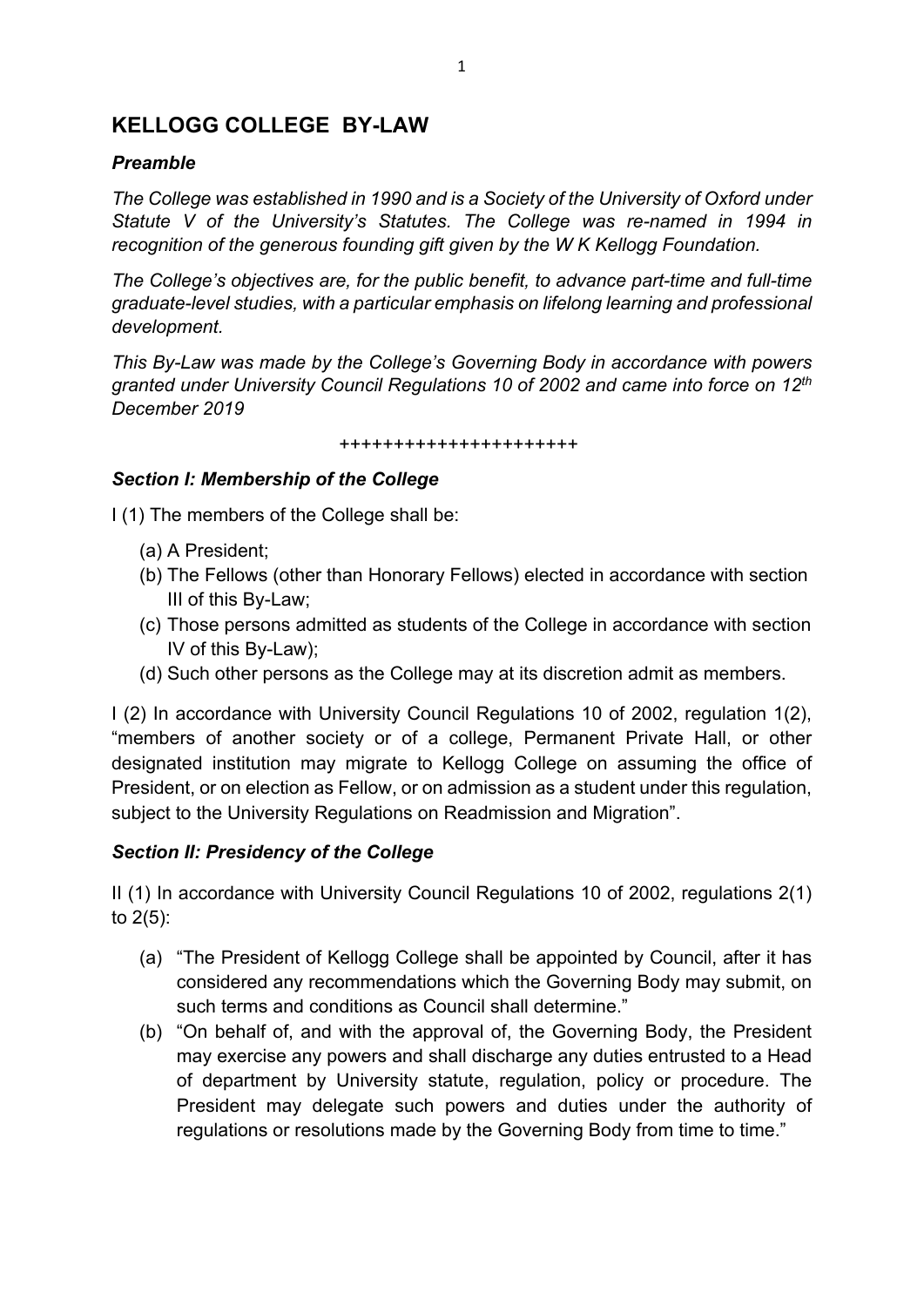- (c) "During any vacancy in the Presidency, or in the absence or during the sickness of the President, an Acting President may be designated by Council from among the Official Fellows of Kellogg College, after it has considered any recommendations which the Governing Body may submit. Such Acting President shall have power to undertake all acts which the President is authorised or required to perform."
- (d) "The President may hold their office in conjunction with a professorship or other university teaching, or research post if Council, after consultation with the relevant divisional board and other bodies concerned, shall so decide."
- (e) "The Presidency shall not be held concurrently with the headship or a fellowship (other than an Honorary or Emeritus Fellowship) of another college, society, Permanent Private Hall, or other designated institution."
- II (2) In addition to the duties specified in section II (1) (b) of this By-Law, the President shall:
	- promote the College's interests and well-being
	- play a leading role in the College's intellectual life, creating an academic environment in which students can excel
	- exercise general oversight of the College in all its activities
	- preside over meetings of the Governing Body (except as otherwise provided in Standing Orders or in any by-law or College regulation)
	- represent the College's interests throughout the University and promote and represent the College to the wider world
	- play a full part in the College's social life
	- be available to all members of the College for discussion on matters of concern to them that bear on the College.

# *Section III: Fellows of the College*

III (1) In accordance with University Council Regulations 10 of 2002, regulations 4 to  $5<sup>2</sup>$ 

- (a) The College's Governing Body shall elect Fellows in different categories (as set out in a College regulation made by the Governing Body under the provisions of this By-Law, such College regulation being consistent with the University Council Regulations).
- (b) "In no case shall an Official Fellowship of Kellogg College be held concurrently with the headship of or a fellowship (other than an Honorary or Emeritus Fellowship) in another society or any college, Permanent Private Hall, or other designated institution."
- (c) "Any Fellow of Kellogg College who ceases to hold the post by virtue of which he or she was elected to a Fellowship of the College shall immediately vacate that Fellowship."

III (2) Election to a Fellowship shall be by a simple majority of those (a) present and voting at the meeting of the Governing Body, or (b) signifying consent when consulted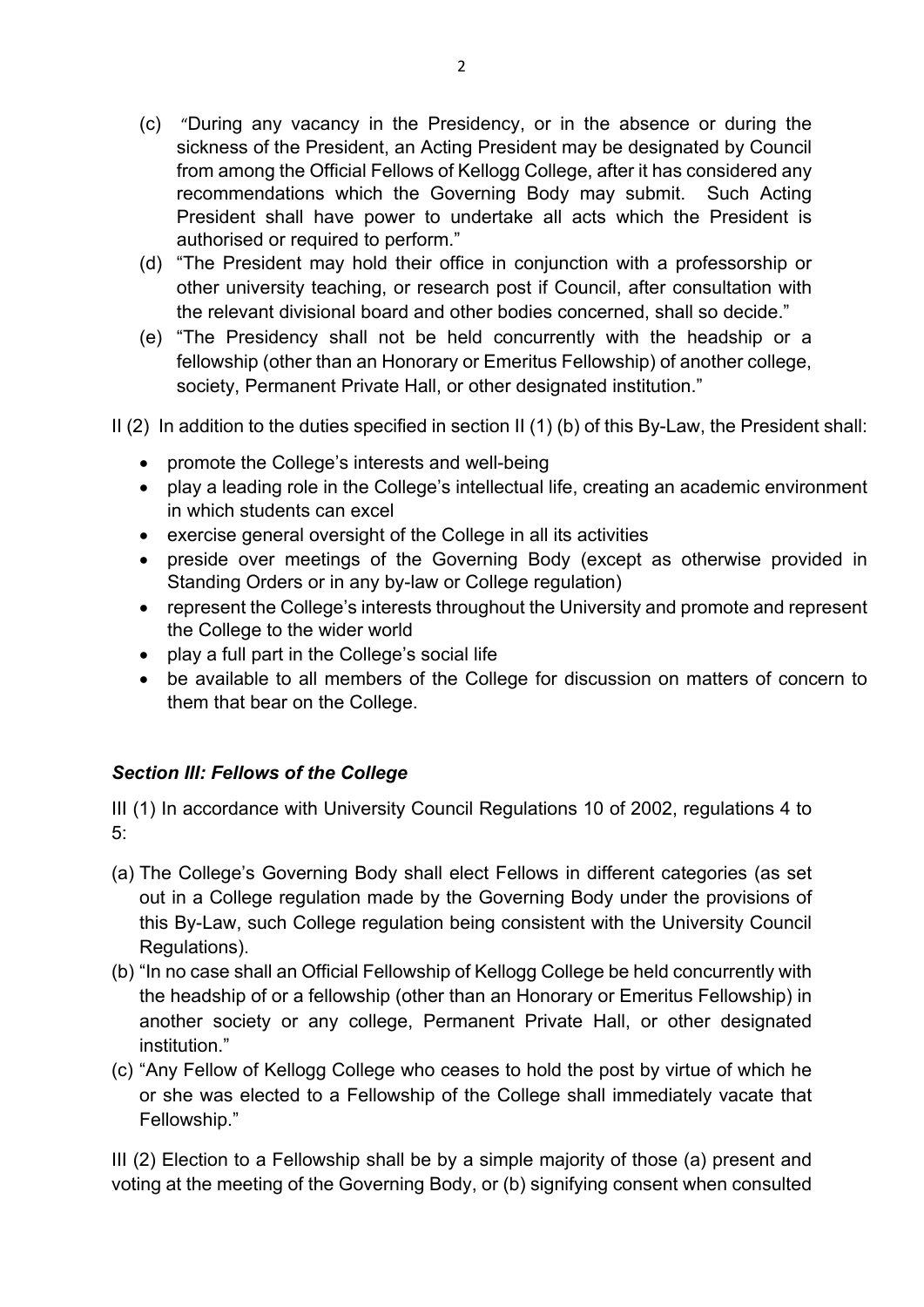by correspondence under the procedure set out in Standing Orders for dealing with urgent Vacation Business.

III (3) Deprivation of a Fellowship shall not take effect unless (a) one half of the members of the Governing Body vote in favour, and (b) two-thirds of those members present and voting at the meeting vote in favour.

# *Section IV: Students of the College*

IV (1) The Governing Body shall admit students to membership of the College on the basis of their potential to benefit from admission and/or to advance the objects of the College by their academic work or research.

IV (2) In accordance with University Council Regulations 10 of 2002, regulation 1(2), the College may present for matriculation into the University any person who has been admitted to the College for the purpose of working for a graduate degree course or any other graduate university qualification requiring matriculation.

IV (3) The Governing Body may also enrol as Associate Students of the College persons who are engaged in award-bearing courses. Such Associate Students shall not be admitted to membership of the College but shall nevertheless be required to observe the College regulations relating to student conduct insofar as these regulations are applicable to their circumstances.

 IV (4) The Governing Body shall make and publish College regulations relating to student matters such as academic performance, discipline, awards and payments, complaints procedures.

## *Section V: The Governing Body*

V (1) In accordance with University Council Regulations 10 of 2002, regulation 3:

- (a) "The Governing Body of Kellogg College shall consist of the President, who shall be its chair, and its Official Fellows.
- (b) "The Governing Body may from time to time make by-laws which shall be consistent with the statutes, regulations, policies and procedures of the University, and which, when approved by Council, shall be binding on all Fellows of the College." Proposals to Council for the adoption of, or any amendment to, each such by-law shall require the approval of at least two-thirds of the members of the Governing Body who are present and voting at the meeting concerned.
- (c) "The Governing Body shall have full powers (subject to the provisions of the Council Regulations) to do all that may be necessary to administer the College as a society of the University."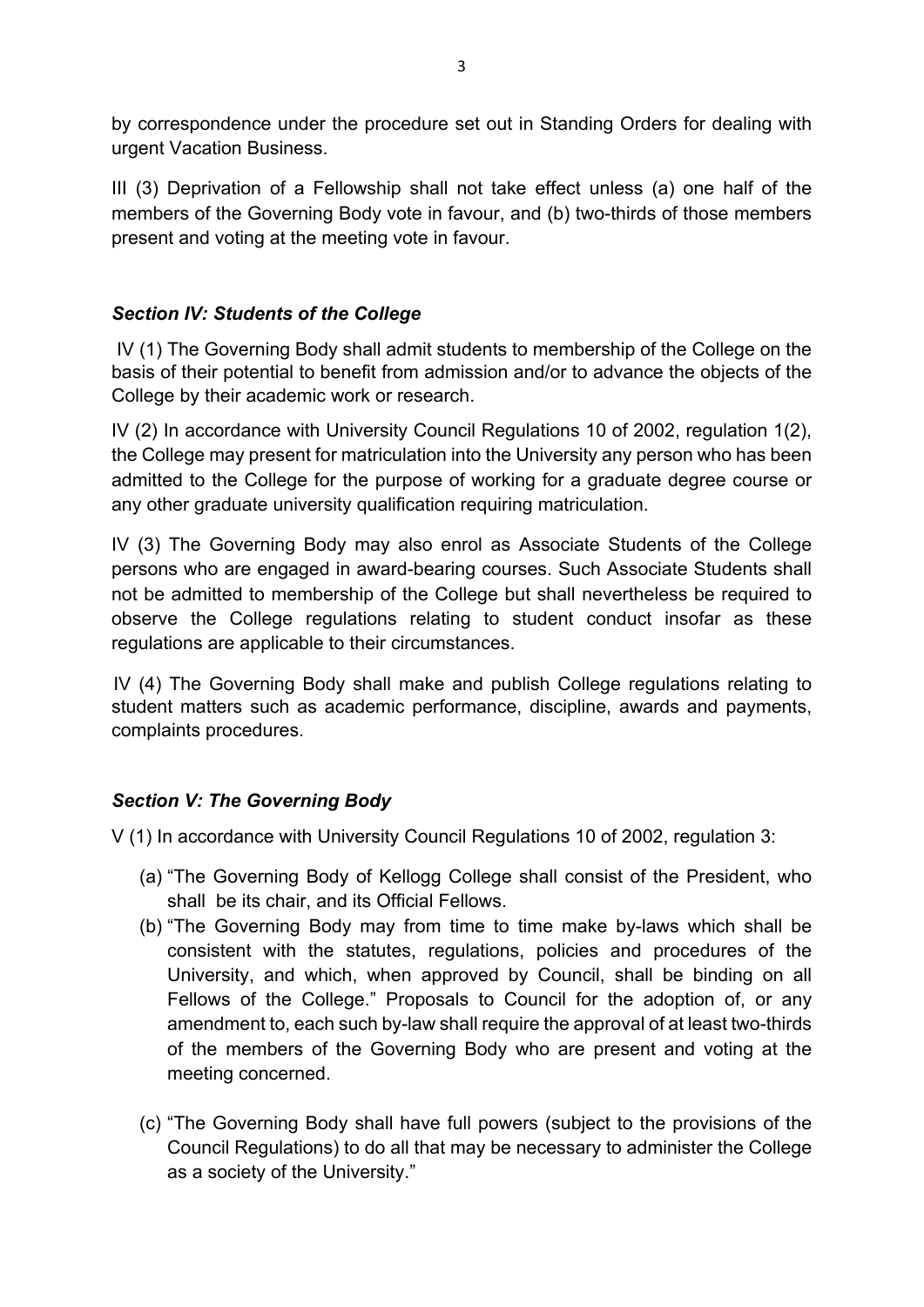(d) "The Governing Body shall submit (i) a report annually to Council"; and (ii) "submit to Council each Hilary Term, estimates of its income and expenditure in respect of the ensuing financial year and shall satisfy Council that no charge will fall on university funds except in so far as may already have been authorised by Council".

V (2) In accordance with Council Regulations 10 of 2002, regulation 3, the Governing Body "shall develop academic policy for Kellogg College which shall be consistent with the University's strategies and plans as approved from time to time by Council".

V (3) In accordance with Council Regulations 10 of 2002, regulation 5, "with the exception of the President, the officers of Kellogg College shall be appointed by the Governing Body on such terms and conditions as it shall determine." The Governing Body shall publish and keep updated a list of such officers and outline of their duties.

V (4) The Governing Body shall draw up and publish a set of Standing Orders for the proper and effective conduct of its business.

V (5) The Governing Body shall draw up and publish a Memorandum outlining the responsibilities of its members.

V (6) In addition to those College regulations specified by By-Law, the Governing Body may make and publish such other regulations as it deems necessary for the governance of the College. The adoption of, or amendment to, any College regulation shall require the approval of at least two-thirds of the members of the Governing Body who are present and voting at the meeting concerned.

V (7) The Governing Body may establish such standing or ad hoc committees as it deems necessary, and shall make and publish a College regulation for the composition, terms of reference and any delegated powers of standing committees

V (8) The Governing Body may delegate (subject to (a) University Council Regulations 10 of 2002 and (b) conditions specified by the Governing Body) power to take decisions on particular matters to a committee or to one or more College Officers or other individuals, whether or not they are members of the Governing Body.

 V (9) The Governing Body may make reasonable donations for educational objects relative to the objectives of the College and for other charitable purposes.

 V (10) The Governing Body may offer such scholarships and financial assistance to student members and prospective student members of the College as it thinks fit.

V (11) The Governing Body shall implement any Codes of Practice and Codes of Conduct which may be issued from time to time by the University and shall make such Codes binding on members of the College.

V (12) In accordance with Council Regulations 10 of 2002, regulation 8, the Governing Body "may establish Centres, subject to the approval of Council in each case and provided that each Centre shall be subject to all the statutes, regulations, policies and procedures of the University", to promote interdisciplinary and collaborative activity for